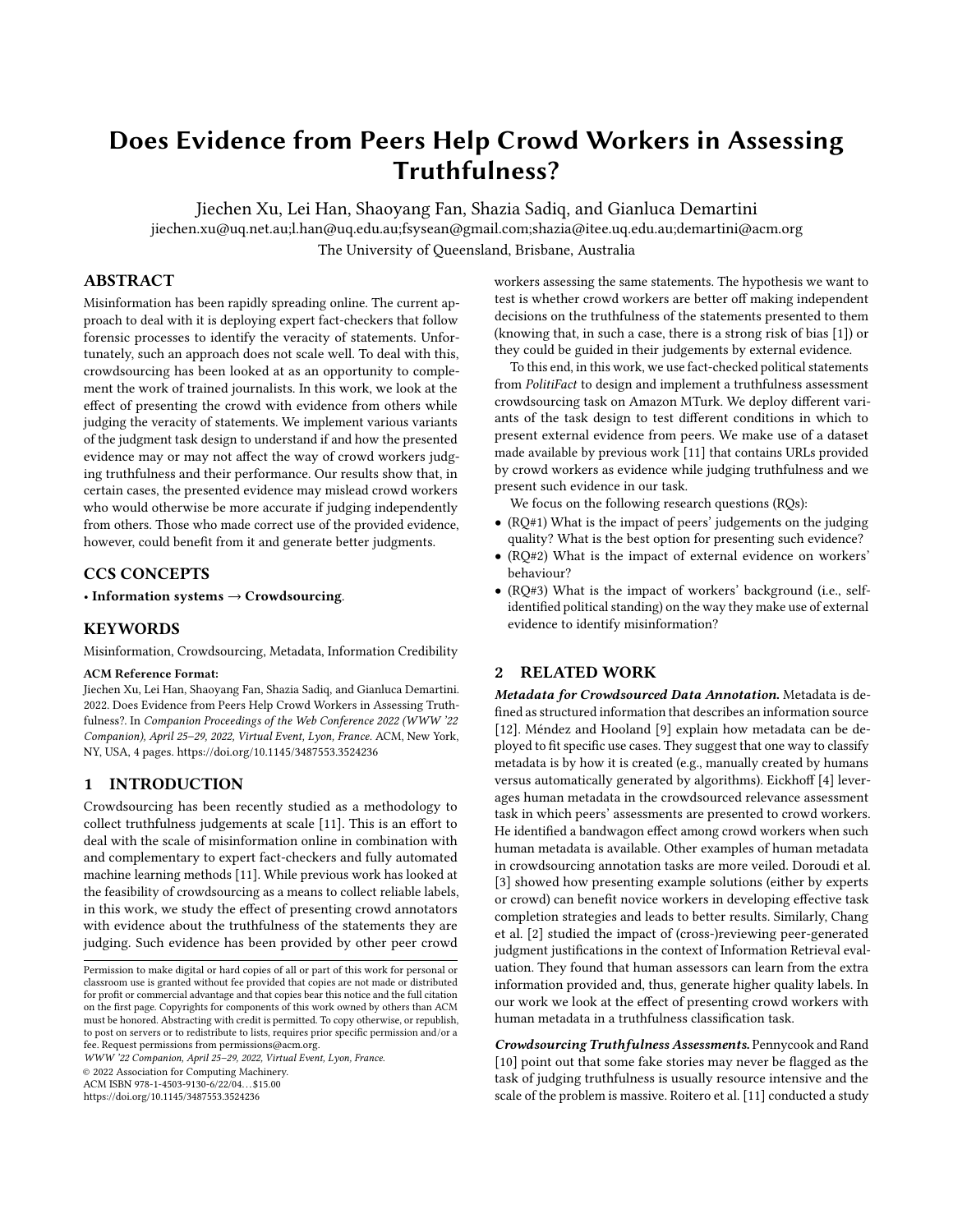<span id="page-1-0"></span>

WWW '22 Companion, April 25-29, 2022, Virtual Event, Lyon, France. Jiechen Xu, Lei Han, Shaoyang Fan, Shazia Sadiq, and Gianluca Demartini

| Statement:                             |                                                                                                                                                     |               |                         |                       |  |
|----------------------------------------|-----------------------------------------------------------------------------------------------------------------------------------------------------|---------------|-------------------------|-----------------------|--|
|                                        | Heres a man who brags about how he made the city safe It was the Biden crime bill that<br>became the Clinton crime bill that allowed him to do that |               |                         |                       |  |
|                                        |                                                                                                                                                     |               |                         | By Joe Biden in 2007  |  |
|                                        | Other people think you might find useful info in these websites:                                                                                    |               |                         |                       |  |
| Link1                                  |                                                                                                                                                     | Go to website | C Like this link        | P Dislike this link   |  |
| Link2                                  |                                                                                                                                                     | Go to website | C Like this link        | Dislike this link     |  |
| Link3                                  |                                                                                                                                                     | Go to website | <b>C Like this link</b> | $Q$ Dislike this link |  |
| Link4                                  |                                                                                                                                                     | Go to website | C Like this link        | Dislike this link     |  |
| Choose one of the truthfulness levels: |                                                                                                                                                     |               |                         |                       |  |
| Negative                               |                                                                                                                                                     | In Between    |                         | Positive              |  |
| Judgement justification:               |                                                                                                                                                     |               |                         |                       |  |

#### Figure 1: Interface of the truthfulness assessment task.

about crowdsourced truthfulness judgments. The result indicates that the crowd can achieve a nearly comparable result with experts' judgements after answer aggregation. The statements that crowd workers judge are usually provided by politicians that may contain ideological bias [\[6\]](#page-3-9). Implicit bias can influence crowd workers when they are required to make subjective judgements [\[1,](#page-3-2) [5\]](#page-3-10). In our work we look at how presenting evidence to crowd workers in a certain way may alleviate such bias effects.

## 3 METHODOLOGY

#### 3.1 Dataset

To design and implement truthfulness assessment tasks, we use expert fact-checked political statements from PolitiFact. This dataset consists of short political statements mainly by US politicians [\[13\]](#page-3-11). Each statement has an expert editorial judgment of its truthfulness on a 6-level scale: pants-on-fire (0), false (1), mostly-false (2), halftrue (3), mostly-true (4), and true (5). To make our study comparable against existing research, we use the same subset of PolitiFact as Roitero et al. [\[11\]](#page-3-1). This subset contains 120 statements with 20 statements at each of the 6 truthfulness levels judged by 10 distinct workers. All statements come from the two major US political parties (i.e., Democratic and Republican) from 2007 to 2015. In addition to the task design used in previous work, we provide crowd workers with peer worker-generated URLs [\[11\]](#page-3-1) as the metadata for each statement. Therefore, each statement has at most 10 URLs.

# 3.2 Task Design

Following existing research [\[1,](#page-3-2) [11\]](#page-3-1), we ask each crowd worker to judge the truthfulness of 8 statements, appearing sequentially one at a time. Among these 8 statements, two of them are gold questions (one is obviously true and the other is clearly false). To balance between the two political parties as well as among the truthfulness levels, we manually merge the original 6 levels into a 3-level scales by mapping 0 and 1 to 'Negative', 2 and 3 to 'In Between', and 4 and 5 to 'Positive'. Thus, statements in each task are balanced across the 3 truthfulness levels as well as across the two political parties. As a quality control method, we embed in our task a time-based check that requires workers spending at least 2 seconds on each statement, as in [\[11\]](#page-3-1). We ensure every worker can only complete one task in one condition.

Figure [1](#page-1-0) shows the task interface, including: (i) the statement to judge (including information about the speaker and the year), (ii) the metadata in form of a URL table, (iii) buttons for truthfulness labels to click and (iv) a text area to write an optional judgement justification. Additionally, we provide an up-vote and a down-vote button next to each URL to optionally indicate if a specific URL is useful or not. For each statement, a worker must assign a truthfulness label before moving on to the next statement. We also embed a logger by JavaScript to capture their mouse clicks. Before the task, all workers are asked to complete a short demographics survey (i.e., gender, age, education level, and political leaning)<sup>[1](#page-0-0)</sup>.

#### 3.3 Conditions

To understand if and how the presence of external evidence has an impact on crowdsourcing misinformation assessment, in our work, we consider the following variants (which we call 'conditions' in the following) of task design which we obtained by changing the way in which the metadata is shown:

- No-URL. In this condition, we show a traditional misinformation judgement task [\[11\]](#page-3-1) and no metadata (i.e., URLs) is present.
- Baseline. We additionally present a metadata table with URLs which are in the form of a link button (e.g., 'Link 1' as shown in Fig. [1\)](#page-1-0). The URLs appear in randomized order.

To investigate the effect of how the metadata is presented in the task, we also consider the following variants where we keep the same task design as 'Baseline' but using a different way to present the same URLs.

- Order. The URLs are sorted by popularity where the most frequently reported URL is at the top of the table. For a given URL, we also show how many peers have reported this URL.
- Domain. Compared to 'Baseline' showing the masked URLs via link buttons, in this condition we disclose the domain names of URLs (e.g., www.wikipedia.org) to the crowd worker.
- Title. Similar to 'Domain', instead of showing the destination of the URLs, we show the page title of the given URL.
- Political. In this condition, we show two metadata tables (side by side, one per party), where each table contains URLs previously provided by peer workers supporting a certain political party (i.e., either Democrats or Republicans). This allows us to investigate the potential political bias in crowd workers, that is, how crowd workers' political leanings affect the levels of trust in the information shown in the table and clash with the political background of those providing the shown information. Note that, under this condition, workers only see link buttons in randomized order, like in the 'Baseline'.

# 4 RESULTS

Using the task design described above, we conducted the experiments over Amazon MTurk, targeting 40 US workers per condition. Note that we allow each worker to participate in our tasks only

 $^1\mathrm{All}$  workers have been informed and have given consent to collect such data for our analysis, and the study has been approved by our human research ethics committee.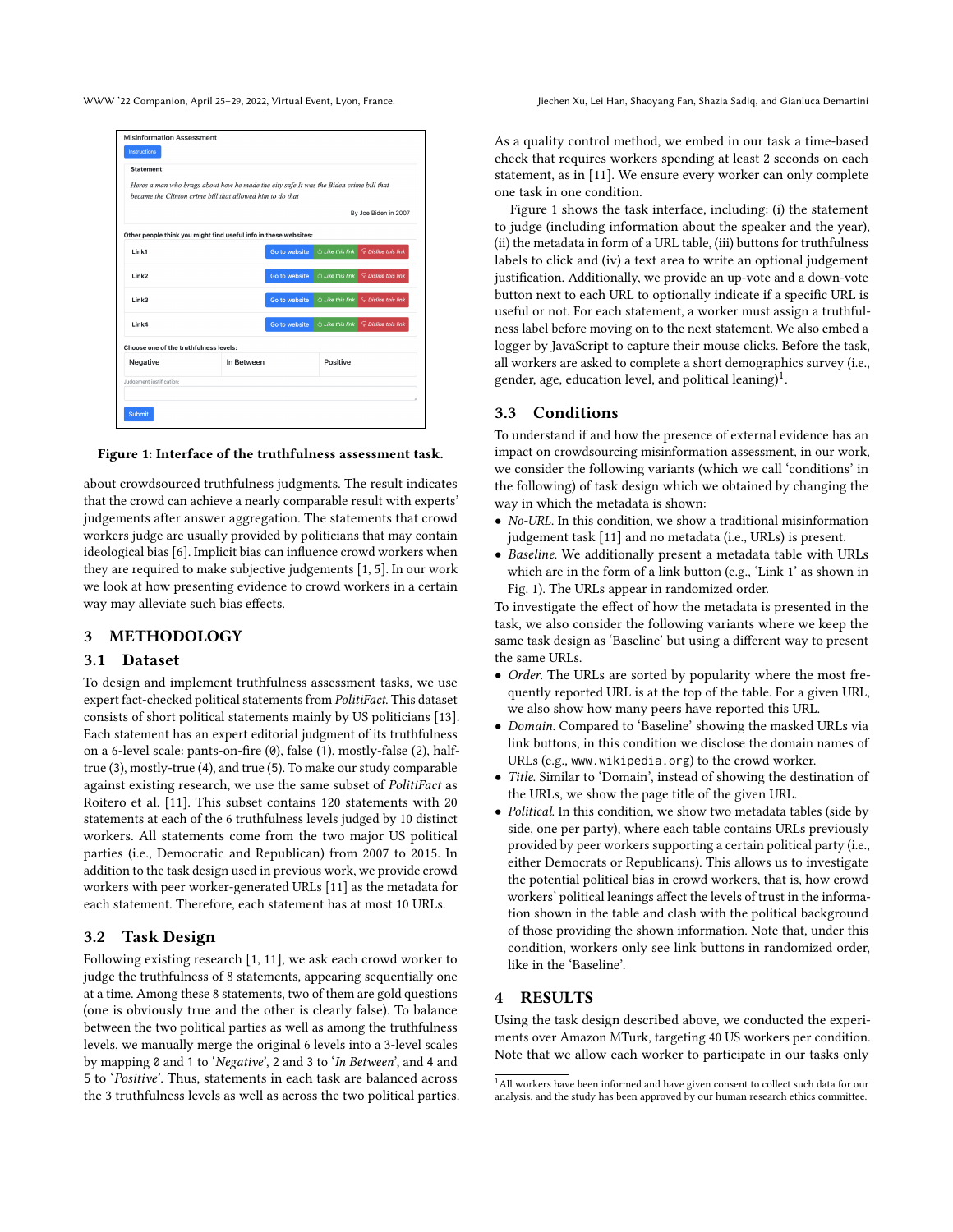<span id="page-2-0"></span>Does Evidence from Peers Help Crowd Workers in Assessing Truthfulness? WWW '22 Companion, April 25–29, 2022, Virtual Event, Lyon, France.



#### Figure 2: Quality of judgements over conditions. Conditions are sorted by the average quality in descending order.

once, and thus collected in total 1920 truthfulness judgements con-tributed by [2](#page-0-0)40 unique workers $^2$ .

# 4.1 Quality of Judgments (RQ#1)

Addressing RQ1, we first report about how the presence of evidence URLs has an impact on the judgment quality. To measure the quality of the judgments given by crowd workers, we compare their judgements with expert editorial assessments measuring agreement. We use Krippendorff's  $\alpha$  coefficient [\[8\]](#page-3-12) to compute the agreement, which goes from −1 (completely disagree) through 0 ( equivalent to random guess) to 1 (completely agree).

Figure [2](#page-2-0) shows the distribution of judgment quality across all conditions. Compared to 'Baseline', we do not observe statistically significant differences in the performance under the 'No-URL' or the 'Political' conditions, but the workers in the 'Domain, 'Title', and 'Order' conditions show a statistically significant lower judging quality (2-sided *t*-test,  $p < 0.01$ ) as compared to the 'Baseline' condition. Because we provide more information under these three conditions (i.e., either more details about the website in 'Domain' and 'Title', or about the popularity of the URLs in 'Order'), such results may indicate that revealing this information may not contribute to quality improvements in truthfulness assessment tasks.

Figure [3](#page-2-1) shows confusion matrices containing the number of workers and their judgments versus ground-truth expert judgements. The incorrect judgments for false statements are more than that for true statements. For example, in the 'Domain' condition (bottom-left in Fig. [3\)](#page-2-1), there are 71 judgments mistakenly assigning true (48) or in-between (23) judgments to false statements, while there are 7 (i.e.,  $3 + 4$ ) judgments assigning false labels to true or in-between statements.This shows how workers tend to make more mistakes when judging false statements as compared to true statements in all conditions. Compared to 'Baseline' where workers make 33 mistakes on false statements, workers in 'Domain', 'Title' and 'Order' conditions make more mistakes (i.e., 48, 48, and 60 mistakes on false statements, respectively). This also explains the overall drop in agreement under these three conditions (see Fig. [2\)](#page-2-0). Moreover, we find that workers in the 'Order' condition tend to over-estimate the truthfulness of the statements (i.e., the truthfulness level that workers assigned is higher than the ground truth level, see bottom-right in Fig. [3\)](#page-2-1).

<span id="page-2-1"></span>

Figure 3: Confusion matrices for the numbers of judgements with a breakdown of ground-truth over conditions. Labels for row and column are workers' judgements and ground-truth, respectively. Notation:  $0 - false$ ,  $1 - in$ -between,  $2 - true$ .

<span id="page-2-2"></span>Table 1: Numbers of workers with respect to the consistency between  $P = \{ \text{self-reported URLs} \}$  and  $O = \{ \text{opened URLs} \}.$ 

| <b>Grouping Condition</b> Worker Group         |               | #Workers |
|------------------------------------------------|---------------|----------|
| $O \cap P \neq \emptyset$                      | Adopter       | 94       |
| $O \cap P = \emptyset \wedge P \neq \emptyset$ | Non-compliant | 102      |
| $Q = \emptyset \wedge P = \emptyset$           | Independent   | 3        |
| $Q \neq \emptyset \wedge P = \emptyset$        | Skeptic       |          |

# 4.2 Interaction with the Provided Evidence (RQ#2)

Next, we report how crowd workers make use of the provided evidence (i.e., URLs). To this end, we consider 2 types of data:

- The URLs that workers reported as useful (i.e., by ticking up-voting buttons, see Fig. [1\)](#page-1-0). We define these URLs as set  $P$ ; and
- The URLs that workers have opened and visited. We define these URLs as set  $O$ .

This allows us to differentiate between workers based on how they interact with the provided evidence (e.g., if they report URLs being useful consistently with those they have opened).

Table [1](#page-2-2) presents different worker groups with respect to the overlap between the opened URLs and the URLs voted as useful.<sup>[3](#page-0-0)</sup> It is evident that most workers  $(94 + 102 = 196$  out of 200) have reported some URLs being useful (i.e.,  $P \neq \emptyset$ ). Among them, only the 'adopter' group used the presented URLs to facilitate their judgements. By contrast, the useful URLs reported by the workers in the 'non-compliant' group are not to be trusted, as there is no overlap between the URLs they up-voted and those they actually opened (i.e.,  $O \cap P \neq \emptyset$ ). In fact, adopters shows a higher judging quality compared with non-compliant ones (Welch's t-test,  $p <$ 0.01). This shows that the provided evidence can play a positive role for crowd workers to assess misinformation, as long as they make use of this information. We also investigate the ratio of the opened and reported URLs to all the reported URLs, defined as  $\kappa =$  $|O \cap P|$  $\frac{|\partial \Omega|}{|P|} \in (0, 1].$  However, we do not observe any correlation between  $\kappa$  and  $\alpha$ , nor between judgment quality and the number of URLs that are presented in the task.

 $2B$ ased on the task time in a pilot study, we set the task reward to \$1.5.

<sup>3</sup>Note that URLs are not shown in the 'No-URL' condition (with 40 workers).